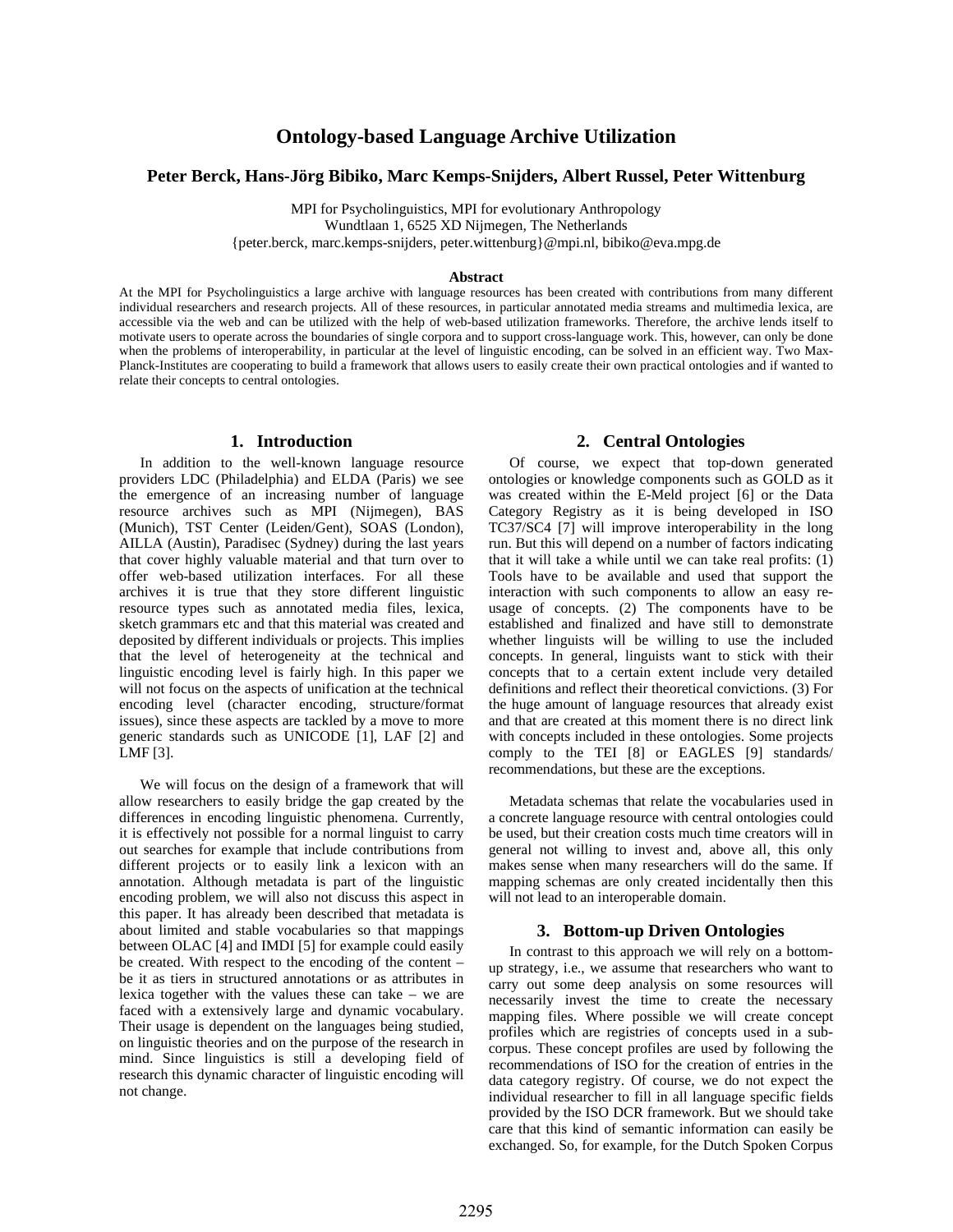project [10] all concepts used were defined carefully. Also for the teams that do language documentation work [11], for example, there is a duty to describe the concepts they are using.

We suggest to provide a framework that makes it easy to integrate such existing concept profiles where already existing, to create concept profiles containing the necessary concepts where necessary, to create mappings between the various registered concepts and to publish all components (concept registries and mappings) so that they can be re-used by others. The core is an editor that easily allows to gather, combine, store and share concepts that are defined by the individual researchers and registered primarily for their own purposes. Of course such an editor should allow the user to make use of existing mappings to central ontologies or create new ones. The following figures give an indication of what is currently being developed.

specified precisely. From previous work in ECHO [13] and many discussions in the field it does not make sense to provide more detailed operators such as they are defined in OWL [14], for example. We expect that most of the users who want to simply define a search space will not take the time to deeply elaborate on the semantic relationship between two concepts, but rather use the "mapsTo" type to exploit the content for their purposes. A number that may indicate the degree of fit between two concepts may be used to calculate a rating that may be used to rank the results. But it is too early to make statements about the feasibility of such ideas.

### **5. Utilization Frameworks**

The work at the MPI for Psycholinguistics is driven



*The left figure shows how concept profiles can be associated with corpora in an IMDI organized archive. At the root node of the corpus such a concept profile can be stored such that a crawler would always find it when a resource from that corpus is going to be used. In the right figure it is indicated how concept profiles, sets of concepts created on the spot can be integrated to a Personal Concept Registry and how mapping can be carried out by making use of a Personal Relation Registry and mappings to central data category registries. Of course, such PCR and PRR can be uploaded into the archive at certain places to allow other users to re-use them.* 

A complete architecture was designed by the MPIs for Psycholinguistics and evolutionary Anthropology. A first editor version was developed and will now be integrated and tested. For all concept registries a subset of the ISO DCR structure will be used opening the possibility for an easy exchange of information. For relations at first instance a simple XML structure will be used with the option to also create an RDF instantiation [12].

### **4. Relation Types**

With respect to the creation of mappings we have to anticipate the usage scenarios. Mappings will be created not only be based on underlying linguistic theories, but in particular based on concrete and pragmatic wishes of the researcher. Therefore, it seems to be wise to limit ourselves at the beginning to a few simple relation types such as "isEquivalent", "isSubclass", "isSuperclass" and "mapsTo". While the first three are logically exactly defined, the latter is an indication of a semantic overlap that cannot be

by two web-based utilization frameworks that are now available (ANNEX [15], LEXUS [16]). Both allow to carry out for example searches on various resources selected from the large archive. Currently, they allow the user to select attributes or tiers and associate patterns with them. This is the first most simple version of creating interoperability. They can be stored to be able to re-use them, but they are too inflexible. The following figure indicates the kind of functionality offered at this very moment in ANNEX and LEXUS.

## **6. Conclusions**

At the MPI web-based technology was developed to allow users to utilize the archival content. Users can select arbitrary resources via metadata searching or browsing and carry out searches on them or to compare them etc. At the level of character encoding we assume UTF-8 encoding and at the level of structure we support "generic" formats for lexica (LMF) and for annotations (EAF). All lexical and annotation structures we know of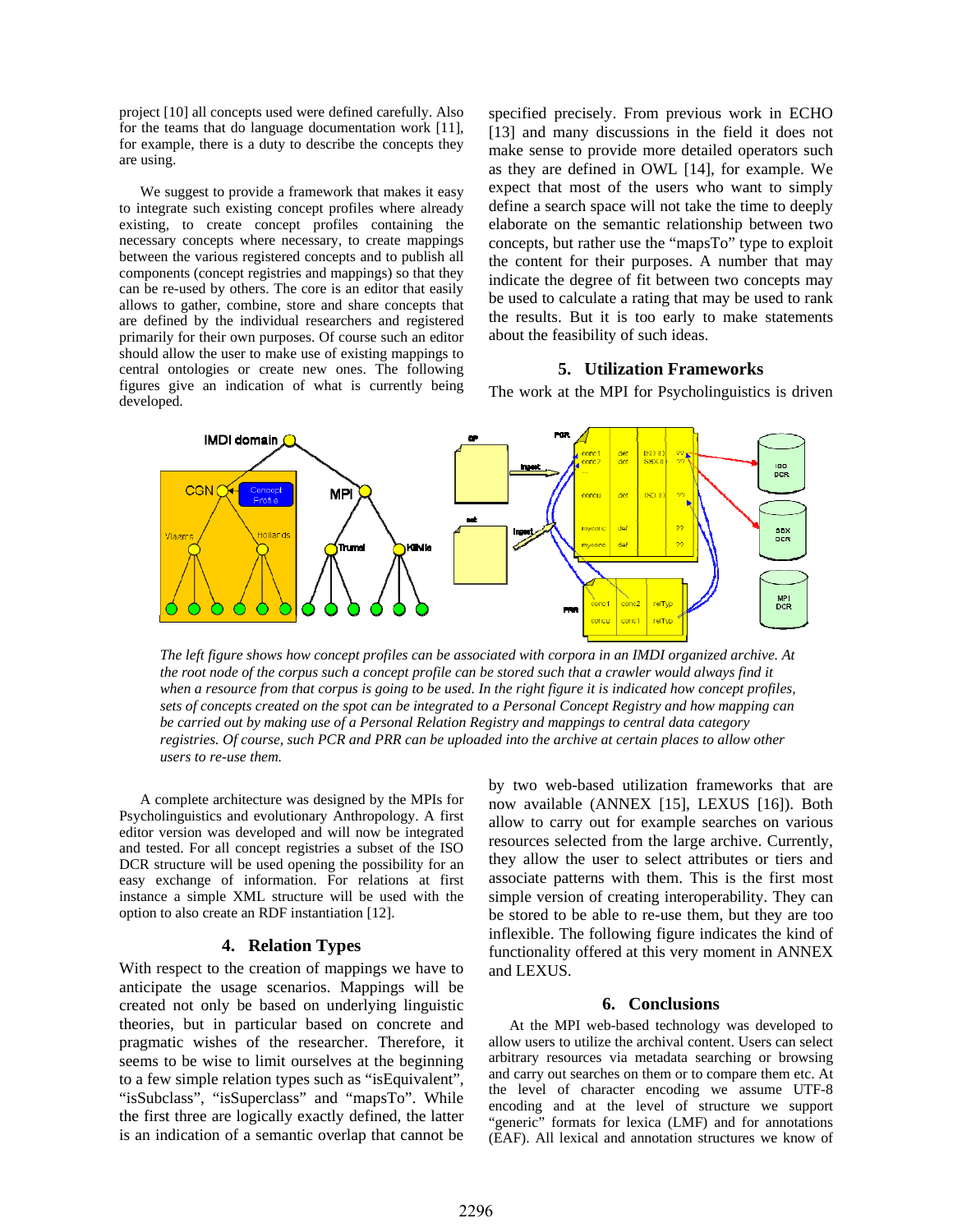can be converted to these two formats, however, we also support Shoebox, CHAT and Transcriber formats.

another dimension of achieving interoperability. We expect that only a few users will use these features at the



*This figure shows a screenshot from the search component of LEXUS tool indicating that the user can search across different lexica (here: New Lexicon and Frisian Dictionary). However, at this moment the user has to select the attributes from the different lexica for what a search pattern has to be specified. A step towards using bottom-up defined ontologies is necessary to facilitate cross-lexicon searching.* 

| <b>C IMDI</b> Browser - Mozilla Firefox                                                                                                      |                                                                                                                                                                                                                                                                                                                  |                                                                                                                                                                                                        |                    |                       |                         | $   x$                    |  |
|----------------------------------------------------------------------------------------------------------------------------------------------|------------------------------------------------------------------------------------------------------------------------------------------------------------------------------------------------------------------------------------------------------------------------------------------------------------------|--------------------------------------------------------------------------------------------------------------------------------------------------------------------------------------------------------|--------------------|-----------------------|-------------------------|---------------------------|--|
| Go.<br><b>Bookmarks</b><br>Took<br>Elo<br>Edk<br>Help                                                                                        |                                                                                                                                                                                                                                                                                                                  |                                                                                                                                                                                                        |                    |                       |                         |                           |  |
| $Q \omega$<br>http://localhost:0000/indi_browser/new_browser.jsp                                                                             |                                                                                                                                                                                                                                                                                                                  |                                                                                                                                                                                                        |                    |                       |                         |                           |  |
| C 101 C groups C Goode   ANNEX   0000   0000 AM CANNEL   WG   Durish 2 Annex   hunsered-stat   durish-stat<br>LL007/man Corpust 10/cka<br>10 |                                                                                                                                                                                                                                                                                                                  |                                                                                                                                                                                                        |                    |                       |                         |                           |  |
| http://kn:15.npr?nodeid=MP36#                                                                                                                | 1 IMDI-Browser                                                                                                                                                                                                                                                                                                   | <b>IMDI-Browser</b>                                                                                                                                                                                    | IMD5-Browser       |                       | Weather Graph           | $\Box$                    |  |
| browse search<br>+ IMDI-corpora                                                                                                              |                                                                                                                                                                                                                                                                                                                  | <b>MALA ANNEX SEARCH Workspace next item help</b><br><b>Corpus Selection</b>                                                                                                                           |                    | <b>Document Types</b> |                         | user: annex all<br>logout |  |
| $\rightarrow$ ANDES                                                                                                                          | <b>Search Domain:</b>                                                                                                                                                                                                                                                                                            | CGN<br>×                                                                                                                                                                                               | $\nabla$ eaf 13098 | plain text sso        | $\Box$ xml text a       |                           |  |
| - Bavarian Archive for Speech Signals<br>$-+ 0000$                                                                                           |                                                                                                                                                                                                                                                                                                                  | DoBeS archive<br>$\vert \mathbf{v} \vert$                                                                                                                                                              | El chatorea        | Fi html text s        | Shoebox 437             |                           |  |
| <b>4</b> Coralrom<br>$-+$ DBD                                                                                                                |                                                                                                                                                                                                                                                                                                                  | $\Box$ regexp $\Box$ case sensitive                                                                                                                                                                    |                    | add constraint        |                         |                           |  |
| $-$ Dopes schire                                                                                                                             |                                                                                                                                                                                                                                                                                                                  |                                                                                                                                                                                                        |                    |                       |                         |                           |  |
| $+$ ECHO<br>- ELDA Catalogue                                                                                                                 | Find                                                                                                                                                                                                                                                                                                             | houn                                                                                                                                                                                                   |                    |                       | tier selection<br>in.   |                           |  |
| + ESF corpus<br>-+ Endangered Languages                                                                                                      | Tiers 24083                                                                                                                                                                                                                                                                                                      |                                                                                                                                                                                                        | Participants 23730 |                       | <b>Tier Selection</b>   |                           |  |
| + GTRP Corpus<br><b>0-+ IFA corpus</b>                                                                                                       | ۰                                                                                                                                                                                                                                                                                                                | $\overline{\phantom{a}}$<br>body and role shift                                                                                                                                                        | Tapualu<br>ALI     | Ξ                     | YATAm<br><b>YATArel</b> |                           |  |
| + ILSP INTERA contribution                                                                                                                   | e                                                                                                                                                                                                                                                                                                                |                                                                                                                                                                                                        | AO's Gestures      |                       | YATAsyn                 |                           |  |
| d-+ Labita<br>+ Lund Corpora                                                                                                                 | e2m<br>c3m                                                                                                                                                                                                                                                                                                       |                                                                                                                                                                                                        | Aq<br>Agetsipe     | v                     | YATAte                  |                           |  |
| → MPI corpora<br>$-$ + Acquisition                                                                                                           |                                                                                                                                                                                                                                                                                                                  |                                                                                                                                                                                                        |                    |                       |                         |                           |  |
| $-$ + Demo<br>+ Language and Cognition                                                                                                       |                                                                                                                                                                                                                                                                                                                  |                                                                                                                                                                                                        |                    |                       |                         |                           |  |
| + Multiingualism                                                                                                                             |                                                                                                                                                                                                                                                                                                                  | Found 10 hits in 10 annotations, searched in 13535 documents containing 30977674 annotations.                                                                                                          |                    |                       |                         |                           |  |
| + Sign Language Typology<br>6-+ New CON                                                                                                      |                                                                                                                                                                                                                                                                                                                  | Annotation 0 - 10                                                                                                                                                                                      | save hits          |                       |                         |                           |  |
| + Pisa resources (test)<br>+ Sign Language                                                                                                   |                                                                                                                                                                                                                                                                                                                  | ⇔<br><b>VEHICLIBUD</b>                                                                                                                                                                                 |                    |                       | R show query            |                           |  |
|                                                                                                                                              | The /-ne/ 'generic action nominalizer1 The result is a noun like 'pause'  João do Vale translated /eipe/keV<br>Annotation: as 'one after thije other'; thenegative here means that the man did not shoot several arrows one immediately<br>after the other, but rather that there was a pausebetween every shot. |                                                                                                                                                                                                        |                    |                       |                         |                           |  |
|                                                                                                                                              | Ann after:                                                                                                                                                                                                                                                                                                       | Aweel could just as well be a habitual past form, which would agree with the preceding sentences-except that in this case<br>the subjects hould not be fial-marked Okay, this has to be a t-V-se form. |                    |                       |                         |                           |  |
|                                                                                                                                              | Tier:<br>e.<br>Participant                                                                                                                                                                                                                                                                                       |                                                                                                                                                                                                        |                    |                       |                         |                           |  |
|                                                                                                                                              | Time:                                                                                                                                                                                                                                                                                                            | 01:50:00.000 - 01:50:10.000 10.0                                                                                                                                                                       |                    |                       |                         |                           |  |
|                                                                                                                                              | Path:                                                                                                                                                                                                                                                                                                            | AMDI-corporaM/PI corpora/Language and<br>Cognition/southamerica/TiriyoMeira/Texts/SpontaneousMyths/taru_Asehpe/asehtaru.brt                                                                            |                    |                       |                         |                           |  |
|                                                                                                                                              |                                                                                                                                                                                                                                                                                                                  |                                                                                                                                                                                                        |                    |                       |                         |                           |  |
|                                                                                                                                              | show                                                                                                                                                                                                                                                                                                             |                                                                                                                                                                                                        |                    |                       |                         |                           |  |
|                                                                                                                                              |                                                                                                                                                                                                                                                                                                                  | Ann.before: TW0hoofd.prenom.stan)<br>Annotation: N(soort, ev, basis, zijd, stan)                                                                                                                       |                    |                       |                         |                           |  |
|                                                                                                                                              | Ann after:                                                                                                                                                                                                                                                                                                       | VZ (init)                                                                                                                                                                                              |                    |                       |                         |                           |  |
|                                                                                                                                              | Tier:<br>Participant:                                                                                                                                                                                                                                                                                            | N03862-PoS<br>N03862-PoS                                                                                                                                                                               |                    |                       |                         |                           |  |
| search                                                                                                                                       | Time:                                                                                                                                                                                                                                                                                                            | 00:00:36.740 - 00:00:36.993  0.263  (implicit alignment)                                                                                                                                               |                    |                       |                         |                           |  |
|                                                                                                                                              | Patho                                                                                                                                                                                                                                                                                                            | /MDI-corpora/CGN/all/m007732/In007732.eaf                                                                                                                                                              |                    |                       |                         |                           |  |
| search only below selected node                                                                                                              |                                                                                                                                                                                                                                                                                                                  |                                                                                                                                                                                                        |                    |                       |                         |                           |  |
| Done                                                                                                                                         |                                                                                                                                                                                                                                                                                                                  |                                                                                                                                                                                                        |                    |                       |                         |                           |  |

*This figure shows a typical screenshot when carrying out cross-corpora searches with ANNEX. The user selects a number of corpora or resources within corpora, defines a search patterns and carries out a search that includes all selected resources. For the case of simplicity we show a search for "noun" on a number of selected tiers. The user could add another constraint and search on other tiers for example for "no". Implicitly it is stated therefore that "noun" and "no" should be treated the same for this particular search. A step towards using bottom-up defined ontologies is necessary to facilitate cross-lexicon searching.* 

However, at the level of linguistic encoding the differences in terminology have to overcome. Currently, the users will be offered tiers and attributes which they can select and for each of them they can specify a pattern. This can only be seen as a first step. The next step has to be a framework that allows a user to easily select concepts (at the tier/attribute and at the value level), to easily specify relations between them and mechanisms to make these "personal practical ontologies" persistent, sharable and re-usable. The two MPIs created a complete design and are currently implementing this bottom-up driven concept.

Finally, users will have the possibility to also draw relations with central ontologies and, therefore, open beginning, since creating sharable and re-usable knowledge components will cost them quite some efforts. In summer 2006 we expect that a full-fledged version is operational and then we have to see how this will be used. Already now we are convinced that only a combination of bottom-up and top-down created ontologies will help the field.

### **7. References**

- [1] http://www.unicode.org/
- [2] http://www.cs.vassar.edu/~ide/papers/ide-romaryclergerie.pdf
- [3] http://www.lrec-

conf.org/lrec2006/IMG/pdf/OutlineForLMFTutorial.pdf